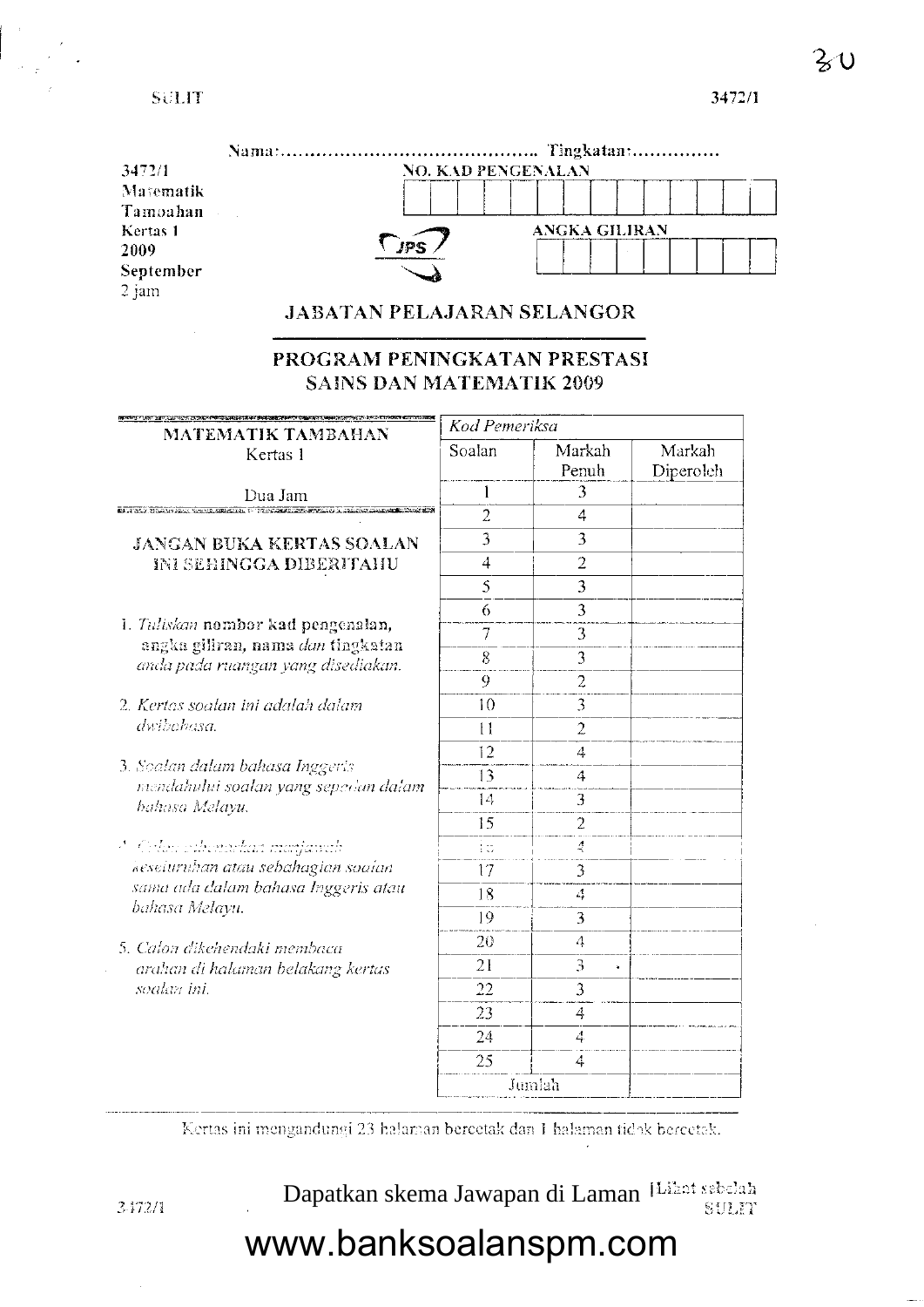The foll: wing formulae mas be helpful in answering the questions. The symbols given are the ones commonly used.

Rumus-rumus berikut boleh membantu anda menjawab soalan. Simbol-simbol yang diberi adalah yang biasa digunakan.

 $\sum_{i=1}^{n}$ 

|    | ALGEDKA                                                                     |  |                                                                      |
|----|-----------------------------------------------------------------------------|--|----------------------------------------------------------------------|
|    | $x = \frac{-b \pm \sqrt{b^2 - 4ac}}{2a}$<br>2<br>$a^m \times a^n = a^{m+n}$ |  | $8 \qquad \log_a b = \frac{\log_c b}{\log_c a}$                      |
|    |                                                                             |  | 9 $T_n = a + (n-1)d$                                                 |
| 1  | $a^m \div a^n = a^{m-n}$<br>$(a^m)^n = a^{mn}$                              |  | 10 $S_n = \frac{n}{2} [2a + (n-1)d]$                                 |
|    | $\log_a mn = \log_a m + \log_a n$                                           |  | 11 $T_n = ar^{n-1}$                                                  |
|    | $\log_a \frac{m}{n} = \log_a m - \log_a n$                                  |  | $\frac{12}{s_n} = \frac{a(r^n - 1)}{r - 1} = \frac{a(1 - r)}{1 - r}$ |
| 7. | $\log_a m^n = n \log_a m$                                                   |  | $S_{\infty} = \frac{a}{1-r}, \quad  r  \leq 1$                       |

 $\frac{(r^n - 1)}{r - 1} = \frac{a(1 - r^n)}{1 - r}, r \neq 1$ 

$$
S_{\infty} = \frac{a}{1-r}, \ \ |r| < 1
$$

#### CALCULUS / KALKULUS

$$
1 \t y = uv, \frac{dy}{dx} = u\frac{dv}{dx} + v\frac{du}{dx}
$$

$$
2 \qquad y = \frac{u}{v}, \frac{dy}{dx} = \frac{v \frac{du}{dx} - u \frac{dv}{dx}}{v^2}
$$

3  $\frac{dy}{dx} = \frac{dy}{du} \times \frac{du}{dx}$ 

 $\boldsymbol{A}$ Area under a curve Luas di bawah lengkung

$$
=\int_a^b y \ll \text{ or } (atan)
$$

$$
= \int_{a}^{b} x \, dy
$$

5 Volume generated / Isipadu janaan

$$
= \int_{a}^{b} \pi y^2 dx \text{ or } (atau)
$$

$$
= \int_{a}^{b} \pi x^2 dy
$$

 $3 - 72/1$ 

#### Dapatkan skema Jawapan di Laman

**SULIT**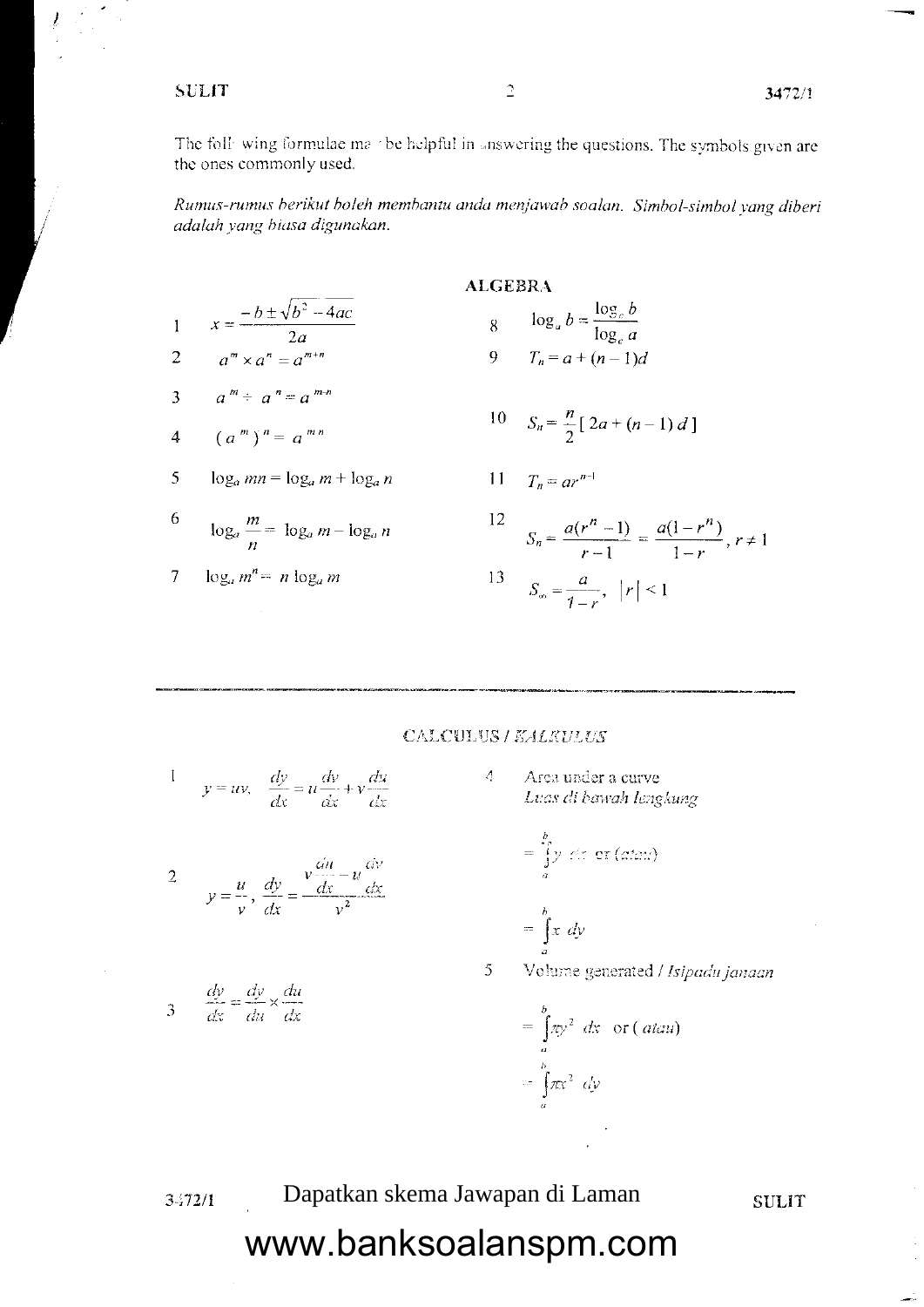#### STATISTICS / STATISTIK

1 
$$
\bar{x} = \frac{\sum x}{N}
$$
  
\n2  $\bar{x} = \frac{\sum fx}{\sum f}$   
\n3  $\sigma = \sqrt{\frac{\sum (x - \bar{x})^2}{N}} = \sqrt{\frac{\sum x^2}{N} - \bar{x}^2}$   
\n4  $\sigma = \sqrt{\frac{\sum f(x - \bar{x})^2}{\sum f}} = \sqrt{\frac{\sum x^2}{N} - \bar{x}^2}$   
\n5  $m = L + \left(\frac{\frac{1}{2}N - F}{f_m}\right)C$   
\n6  $I = \frac{Q_1}{Q_0} \times 100$   
\n7  $T = \frac{\sum W_i I_i}{N}$   
\n8  $n_{P_r} = \frac{n!}{(n-r)!}$   
\n9  $n_{C_r} = \frac{n!}{(n-r)!r!}$   
\n10  $P(A \cup B) = P(A) + P(B) - P(A \cap B)$   
\n11  $P(X = r) = {}^nC_r p^r q^{n-r}, p + q = 1$   
\n12  $\text{Mean } / \text{Min }, \mu = np$   
\n13  $\sigma = \sqrt{npq}$   
\n14  $Z = \frac{X - \mu}{\sigma}$ 

#### GEOMETRY / GEOMETRI

- 1 Distance / Jarak<br>=  $\sqrt{(x_2 x_1)^2 + (y_2 y_1)^2}$
- 4 Area of triangle / Luas segitiga  $=\frac{1}{2}[(x_1y_2+x_2y_3+x_3y_1)-(x_2y_1+x_3y_2+x_1y_3)]$
- 2 Midoonsi / Titik tengah  $(x, y) = \left(\frac{x_1 + x_2}{2}, \frac{y_1 + y_2}{2}\right)$

$$
2^{\left(x_{1} + y_{2} + x_{2} + y_{3}\right)} \quad (x_{2} + y_{1})
$$
\n
$$
5 \quad |y_{1}| = \sqrt{x^{2} + y^{2}}
$$
\n
$$
6 \quad \hat{y} = \frac{x_{1} + y_{1}}{\sqrt{x^{2} + y^{2}}}
$$

3 A point dividing a segment of a line Titik yang membahagi suatu tembereng garis  $(x, y) = \left(\frac{n x_1 + m x_2}{m+n}, \frac{n y_1 + m y_2}{m+n}\right)$ 

 $3.172/1$ 

Dapatkan skema Jawapan di Laman

[Lihat sebelah SULIT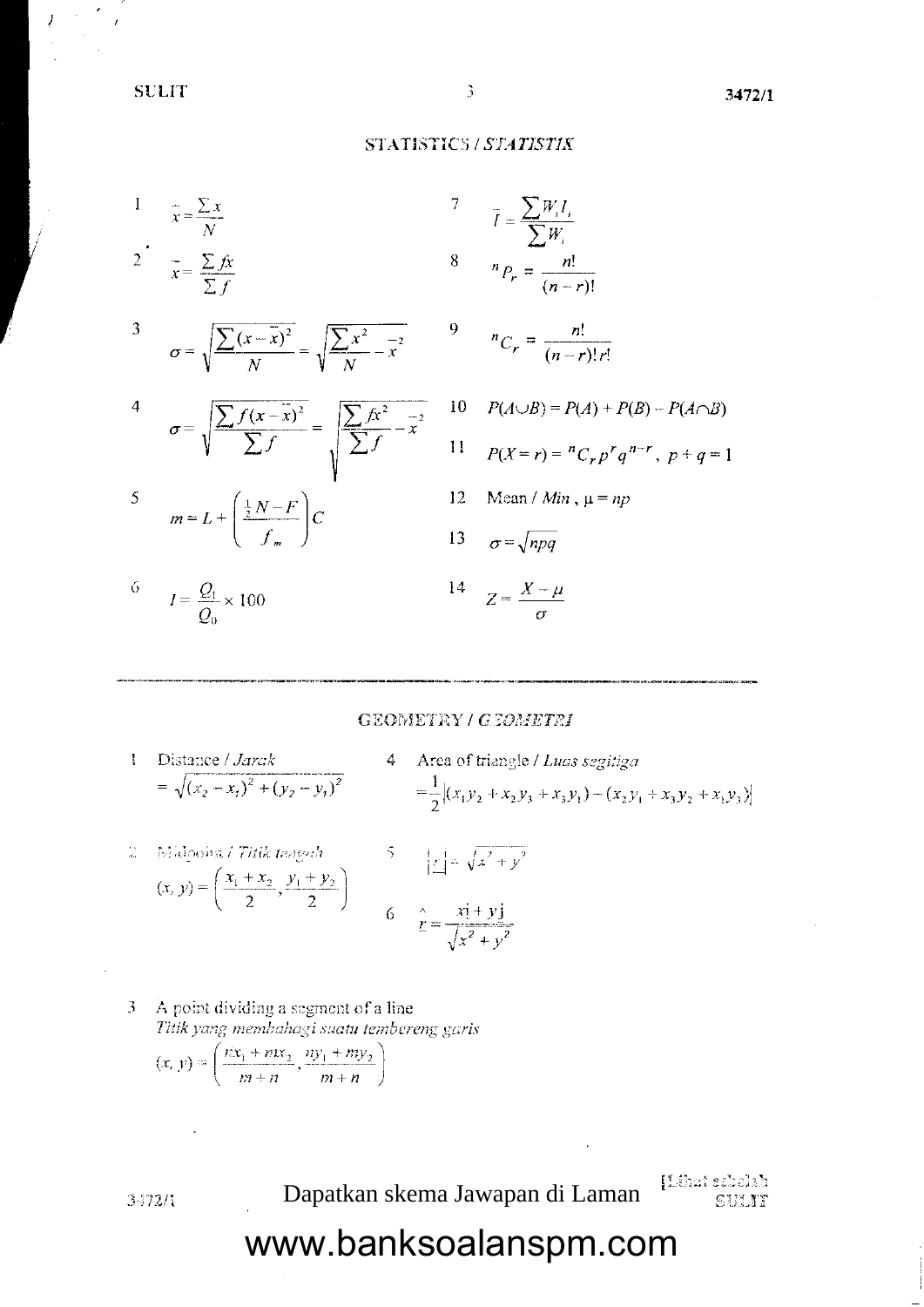#### TRIGONOMETRY / TRIGONOMETRI

8

 $11$ 

- $\mathbf{I}$ Arc length,  $s = r \theta$ Panjang lengkok,  $s = j \theta$
- Area of sector,  $A = \frac{1}{2}r^2 \theta$  $\overline{2}$ 9 Luas sektor,  $L = \frac{1}{2} j^2 \theta$
- $\sin^2 A + \cos^2 A = 1$  $\overline{3}$ 10  $\sin^2 A + \cos^2 A = 1$
- $\sec^2 A = 1 + \tan^2 A$  $\overline{A}$ sek<sup>2</sup>  $A = 1 + \tan^2 A$
- $\csc^2 A = 1 + \cot^2 A$ 5  $kosek<sup>2</sup> A = 1 + kot<sup>2</sup> A$
- $\sin 2A = 2 \sin A \cos A$ 6  $\sin 2A = 2 \sin A \cos A$
- $\cos 2A = \cos^2 A + \sin^2 A$  $\gamma$  $= 2 \cos^2 A - 1$  $= 1 - 2 \sin^2 A$ kos  $2A = k \cos^2 A - \sin^2 A$  $= 2 \text{ kos}^2 A - 1$  $= 1 - 2 \sin^2 A$
- $sin (A \pm B) = sin A cos B \pm cos A sin B$  $sin (A \pm B) = sin A$  kos  $B \pm$  kos A sin B
- $\cos (A \pm B) = \cos A \cos B \mp \sin A \sin B$
- $\cos (A \pm B) = \cos A \cos B \mp \sin A \sin B$
- $\tan (A \pm B) = \tan A \pm \tan B$  $1 \mp \tan A \tan B$

$$
\tan 2 A = \frac{2 \tan A}{1 - \tan^2 A}
$$

- 12  $\frac{a}{\sin A} = \frac{b}{\sin B} = \frac{c}{\sin C}$
- $a^2 = b^2 + c^2 2bc \cos A$ 13  $a^2 = b^2 + c^2 - 2bc \cos A$
- Area of triangle / Luas segitiga  $1/\sigma$  .  $=\frac{1}{2}$  ab sin C

3472/1

Dapatkan skema Jawapan di Laman

**SULIT**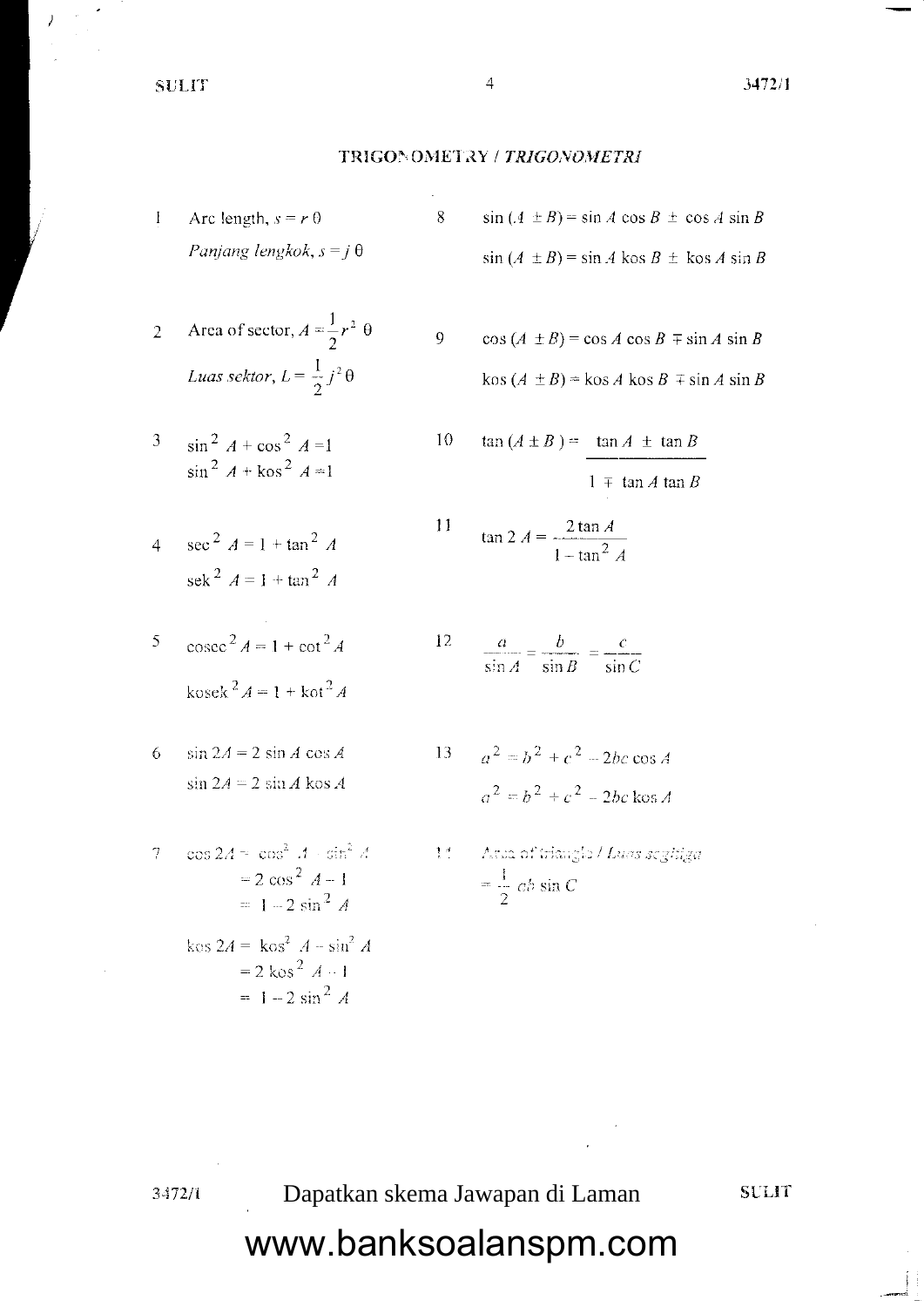$\mathbf{I}$ 

#### Answer all questions. Jawab semua soalan.

Given the function  $f(x) = |1-3x|$ , for the domain  $-2 \le x \le 1$ ,

Diberi fungsi  $f(x) = |1-3x|$ , untuk domain  $-2 \le x \le 1$ ,

- sketch the graph of the function  $f(x)$  on the axes in the answer space,  $(a)$ lakarkan graf untuk fungsi f(x) pada paksi-paksi dalam ruangan jawapan,
- state the range of  $f(x)$  corresponding to the given domain.  $[3 \text{ marks}]$  $(b)$ nyatakan julat f(x) berdasarkan domain yang diberi.  $[3$  markah]



- Given the functions  $f^{-1}(x) = 3x 2$  and  $g(x) = kx 3$ , find  $\overline{2}$ Diberi fungsi  $f^{-1}(x) = 3x - 2$  dan  $g(x) = kx - 3$ , cari
	- $(a)$   $f(x)$ , (b) of  $(2) = 7$ .

 $[4$  market  $[4$  markah]

Dapatkan skema Jawapan di Laman Lihat sebelah SULIT

### www.banksoalanspm.com

3472/1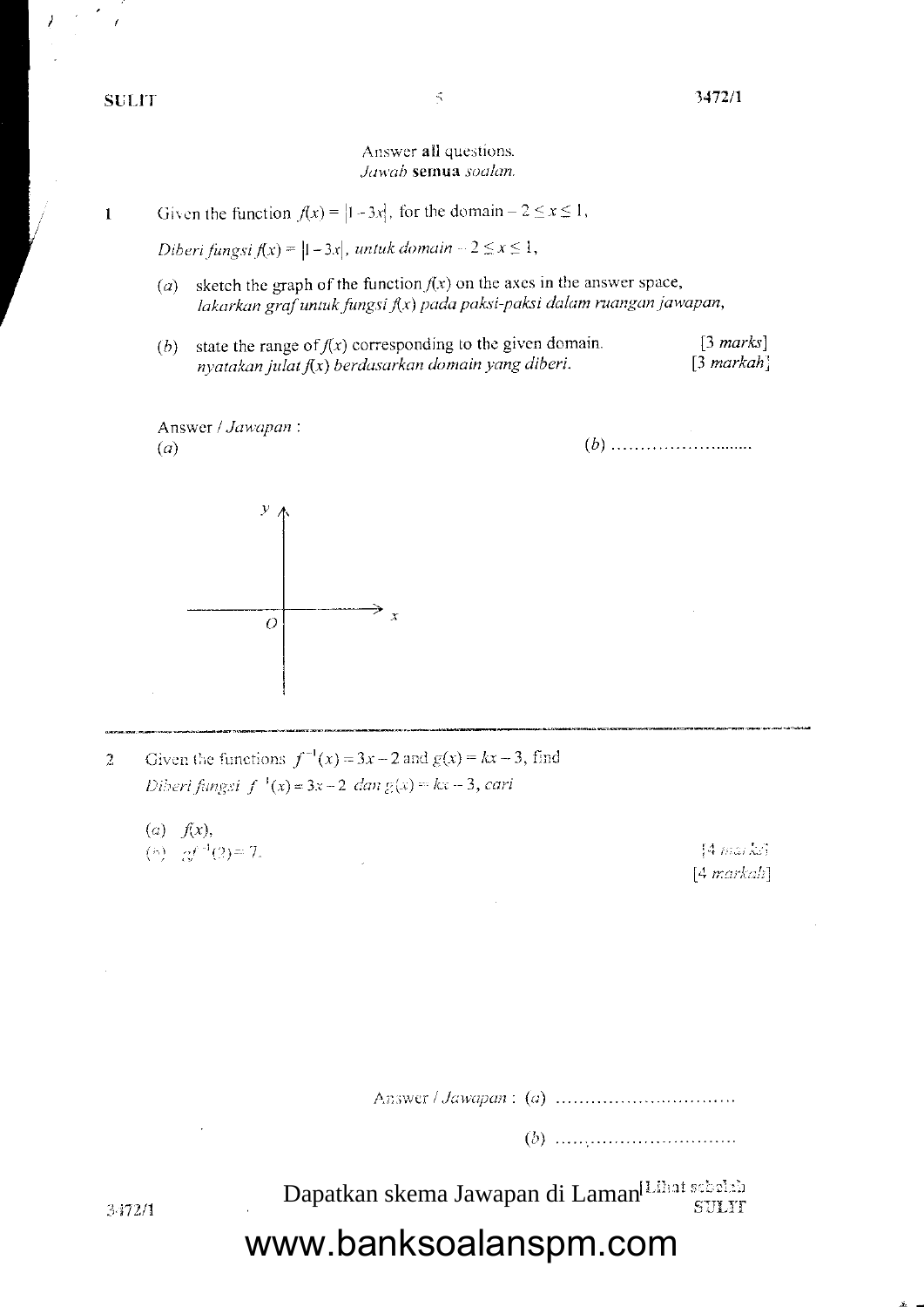$\mathbf{3}$ 

藤原彦第二 アドロオア

Diagram 1 shows an arrow diagram that represents the function  $f(x) = \frac{x - p}{2x - 1}$ ,  $x \neq m$ . Rajah 1 menunjukkan suatu gambarajah anak panah yang mewakili fungsi  $f(x) = \frac{x-p}{2x-1}, x \neq m.$ 



Diagram 1 Rajah 1

Find the value of Cari nilai  $(a)$  m,  $(b)$   $p$ .

 $[3 \text{ marks}]$  $[3$  markah]

 $Answer / Jswa, can: (a) \; m = 1, 2, ..., 3$ 

 $3372/3$ 

Dapatkan skema Jawapan di Laman

**SULIT**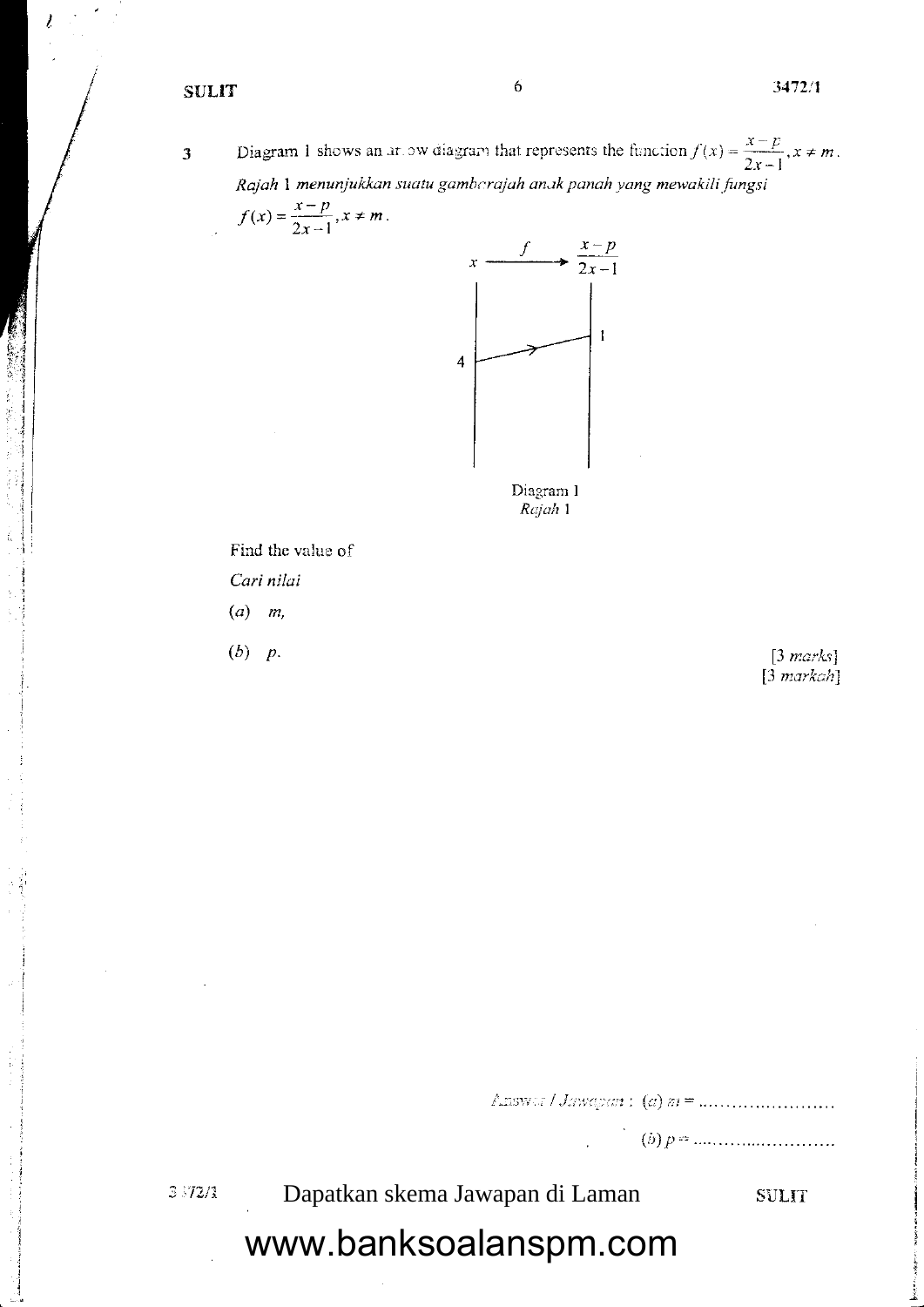Find the value of h if the quadratic equation  $hx^2 - 4x + 3 = 0$  has two equal roots.  $\ddot{\bullet}$  $[2 \text{ marks}]$ Cari nilai h jika persamaan quadratic  $hx^2 - 4x + 3 = 0$  mempunyai punca-punca  $[2$  markah] yang sama.

 $\overline{5}$ Find the range of values of  $p$  if the graph of the quadratic function  $f(x) = x^2 - 2px + 2p + 3$  does not intersect the x-axis.  $[3 marks]$ 

Cari julat nilai p jika graf fungsi kuadratik  $f(x) = x^2 - 2px + 2p + 3$  tidak bersilang dengan paksi-x.  $[3$  markah $]$ 

Dapatkan skema Jawapan di Laman Libat sebelah SULIT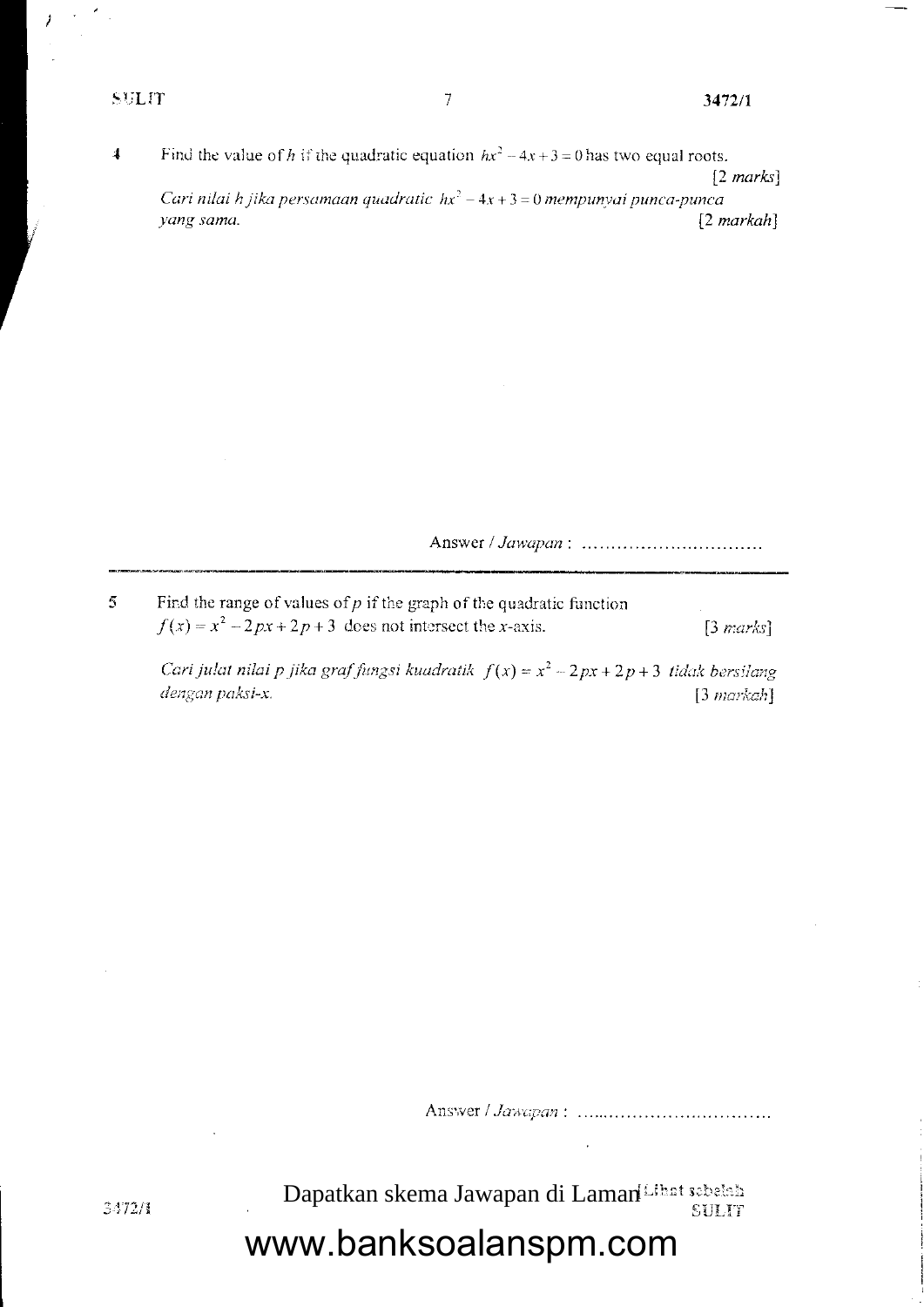6

Diagram 2 shows the graph of a quadratic function  $f(x) = k - (x + 5)^2$ , where h and k are constants.

Rajah 2 menunjukkan graf bagi fungsi kuadratik  $f(x) = k - (x + 5)^2$ , dengan keadaan h dan k ialah pemalar.



3472/1

Dapatkan skema Jawapan di Laman

SULIT

المائية المواقع المواقع المواقع المواقع المواقع المواقع المواقع المواقع المواقع المواقع المواقع المواقع المواق<br>والمواقع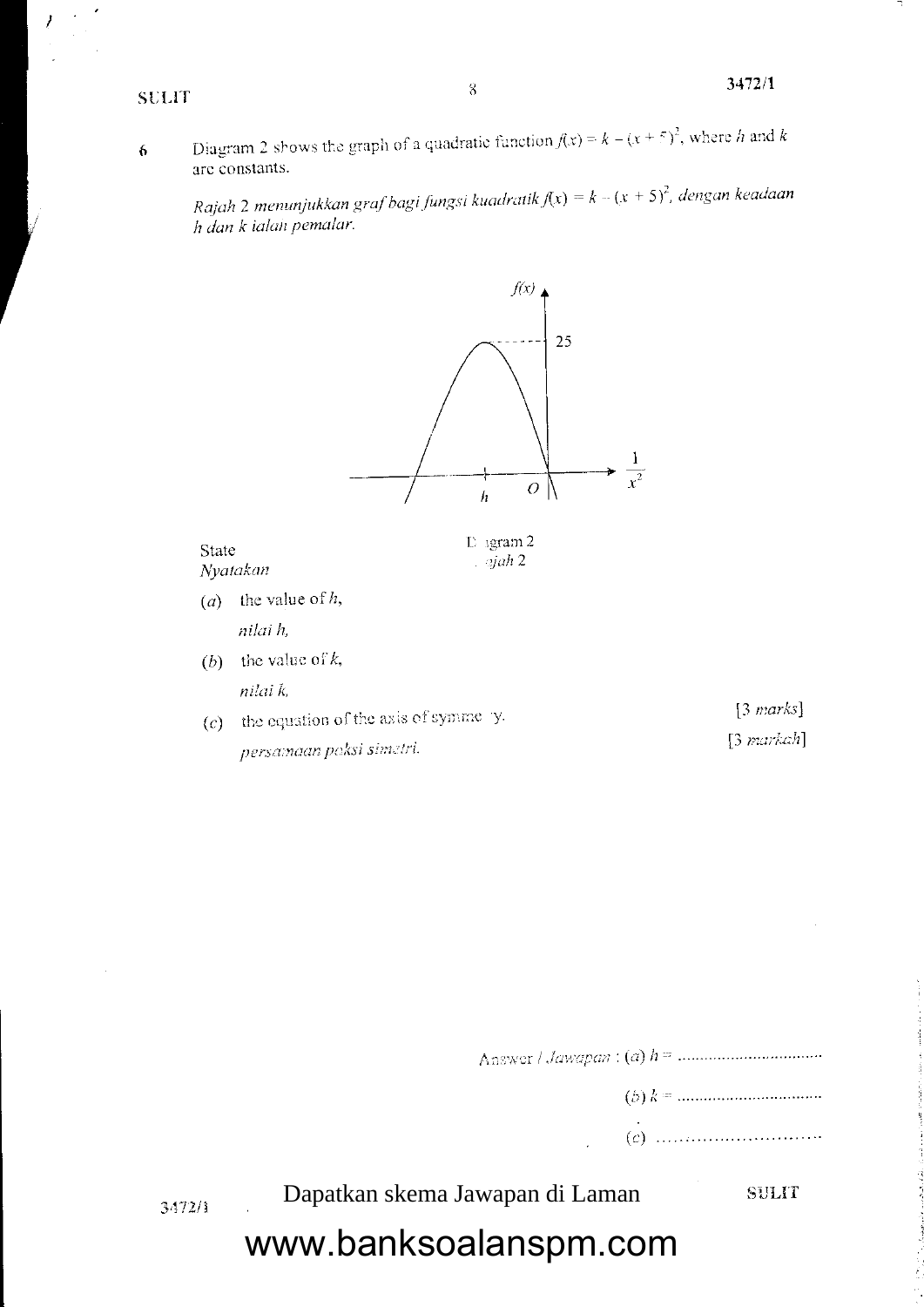3472/1

 $\overline{7}$ Solve the equation:

Selesaikan persamaan:

 $3^{\log_2 x} = 81$ 

9

 $[3 \text{ marks}]$  $[3$  markah]

 $8\,$ Given that  $\log_3 xy + 5 \log_3 x = 2$ . Diberi  $\log_3 xy + 5 \log_3 x = 2$ .

> Express  $y$  in terms of  $x$ . Ungkapkan y dalam sebutan x.

 $[3 marks]$  $[3$  markah]

Dapatkan skema Jawapan di Laman [Lihat sebelah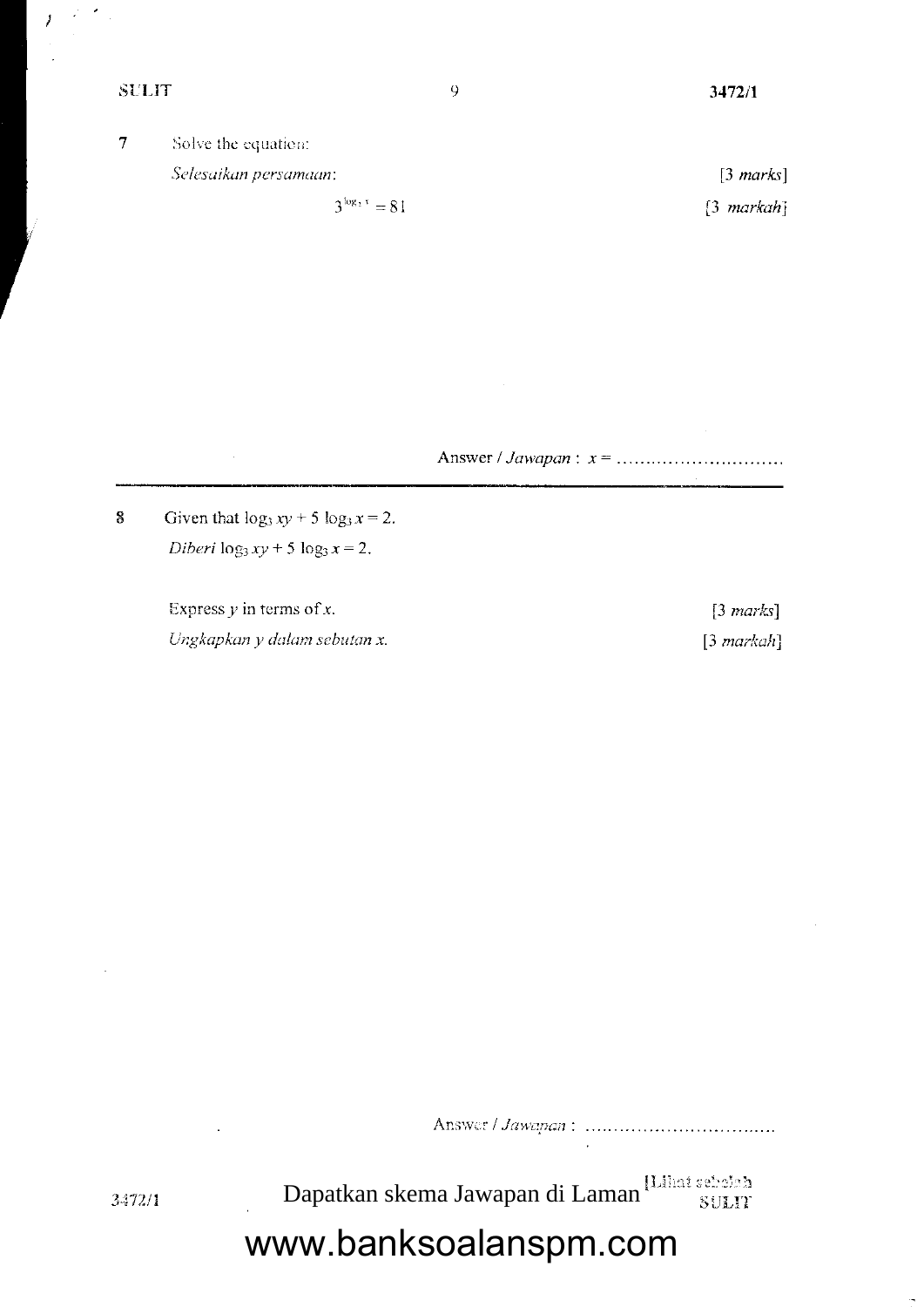$\boldsymbol{Q}$ 

3472/1

Given the three consecutive terms of a geometric progression are 6, x and  $\frac{8}{3}$ , where  $x > 0$ . Find the value of  $x$ .  $[2 \text{ marks}]$ Diberi tiga sebutan berturut-turut dalam janjang geometri ialah 6, x and  $\frac{8}{3}$ , dengan keadaan  $x > 0$ .  $[2$  markah] Cari nilai x.

 $10$ Given the second term and the tenth term of an arithmetic progression are 12 and 52 re.spectively.

Diberi bahawa sebutan kedua dan sebu an kesepuluh suatu janjang aritmetik masing-masing ialah 12 dan 52.

Find

Cari

- $(a)$  the common difference, beza sepunya,
- $(b)$  the first term. sebutan pertama.

 $[3 \text{ marks}]$  $[3$  market<sup>1</sup>

3472/1

Dapatkan skema Jawapan di Laman

**SULIT**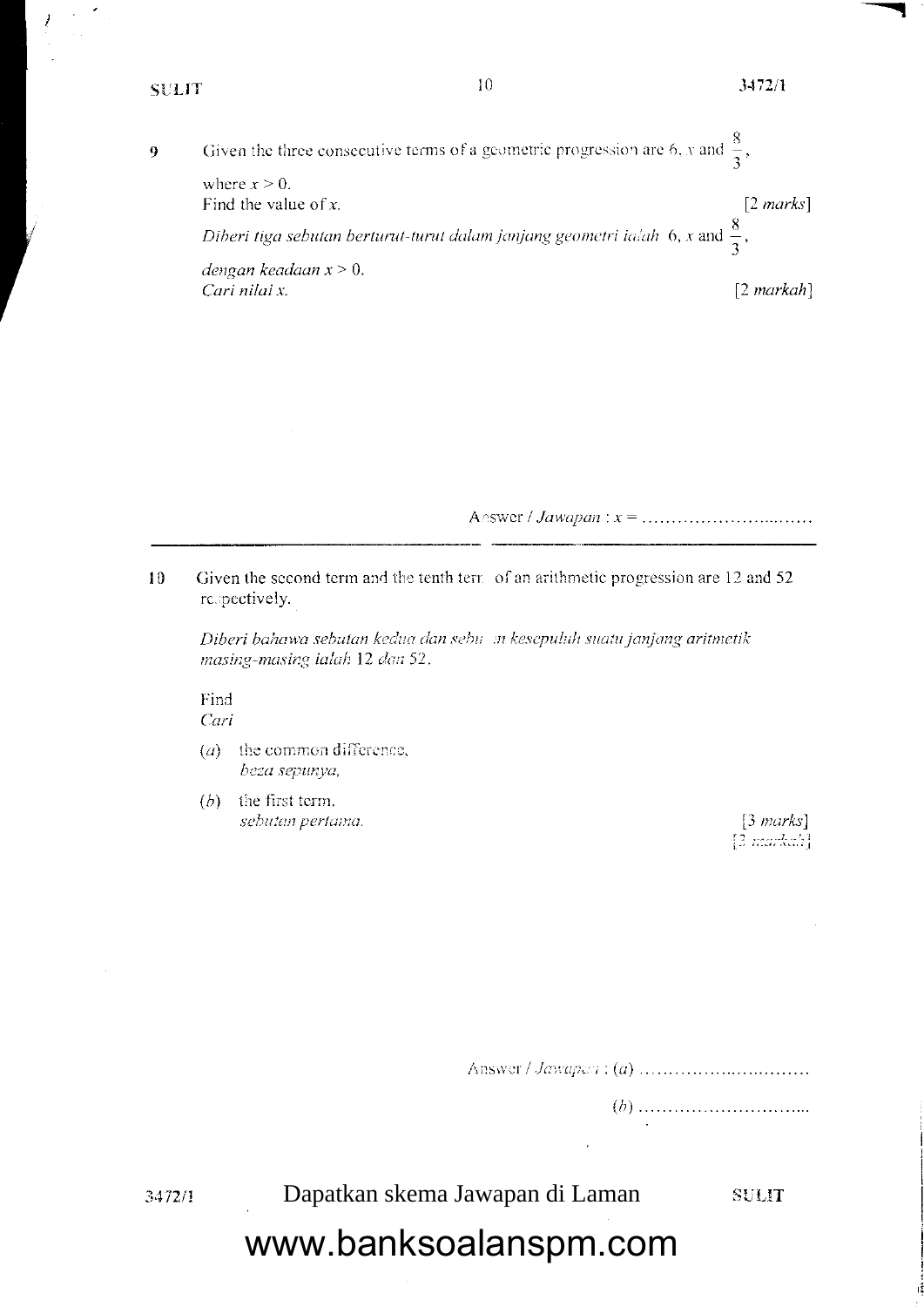$\dot{Q}$ 

3472/1

Given the three consecutive terms of a geometric progression are 6, x and  $\frac{8}{3}$ , where  $x > 0$ . Find the value of  $x$ .  $[2 \text{ marks}]$ Diberi tiga sebutan berturut-turut dalam janjang geometri ialah 6, x and  $\frac{8}{3}$ , dengan keadaan  $x > 0$ .  $[2$  markah] Cari nilai x.

10 Given the second term and the tenth term of an arithmetic progression are 12 and 52 re pectively.

Diberi bahawa sebutan kedua dan sebu m kesepuluh suatu janjang aritmetik masing-masing ialah 12 dan 52.

Find

Cari

- $(a)$  the common difference, beza sepunya,
- $(b)$  the first term. sebutan pertama.

 $[3 \text{ marks}]$  $[3]$  markets  $[$ 

3472/1

Dapatkan skema Jawapan di Laman

**SULIT**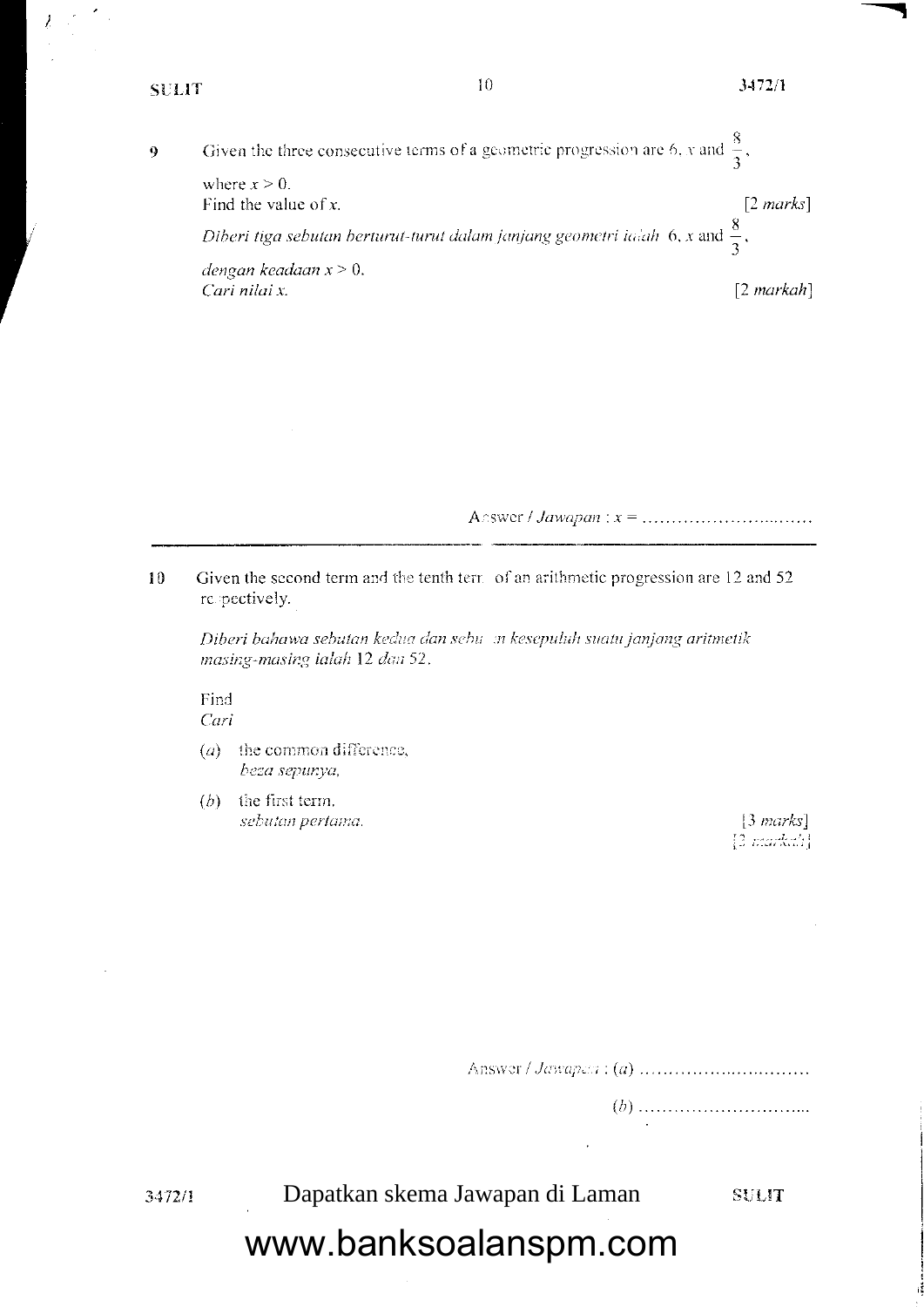A geometric progression has 10 terms. Given that the first term is  $\frac{1}{2}$  and the last term 11 is 256, find the common ratio of this progression.  $[2 \text{ marks}]$ Suatu janjang geometri mempunyai 10 sebutan. Diberi sebutan pertama ialah  $\frac{1}{2}$  dan sebutan terakhir ialah 256, cari nisbah sepunya bagi jujukan ini.  $[2$  markah]

 $11$ 

 $\frac{1}{\sqrt{2}}$ .  $12$ Diagram 3 shows part of a straight line grap obtained by plotting  $xy$  against. Rajah 3 menunjukkan sebahagian graf gari: 'urus yang diperoleh dengan memplot xy *melawan*  $\frac{1}{r^2}$ .  $xy$ 



Express  $y$  in terms of  $x$ .

Ungkapkan y dalam sebutan x.

 $[4$  marks]

[4 markah]

Dapatkan skema Jawapan di Laman li hat sel alah SULIT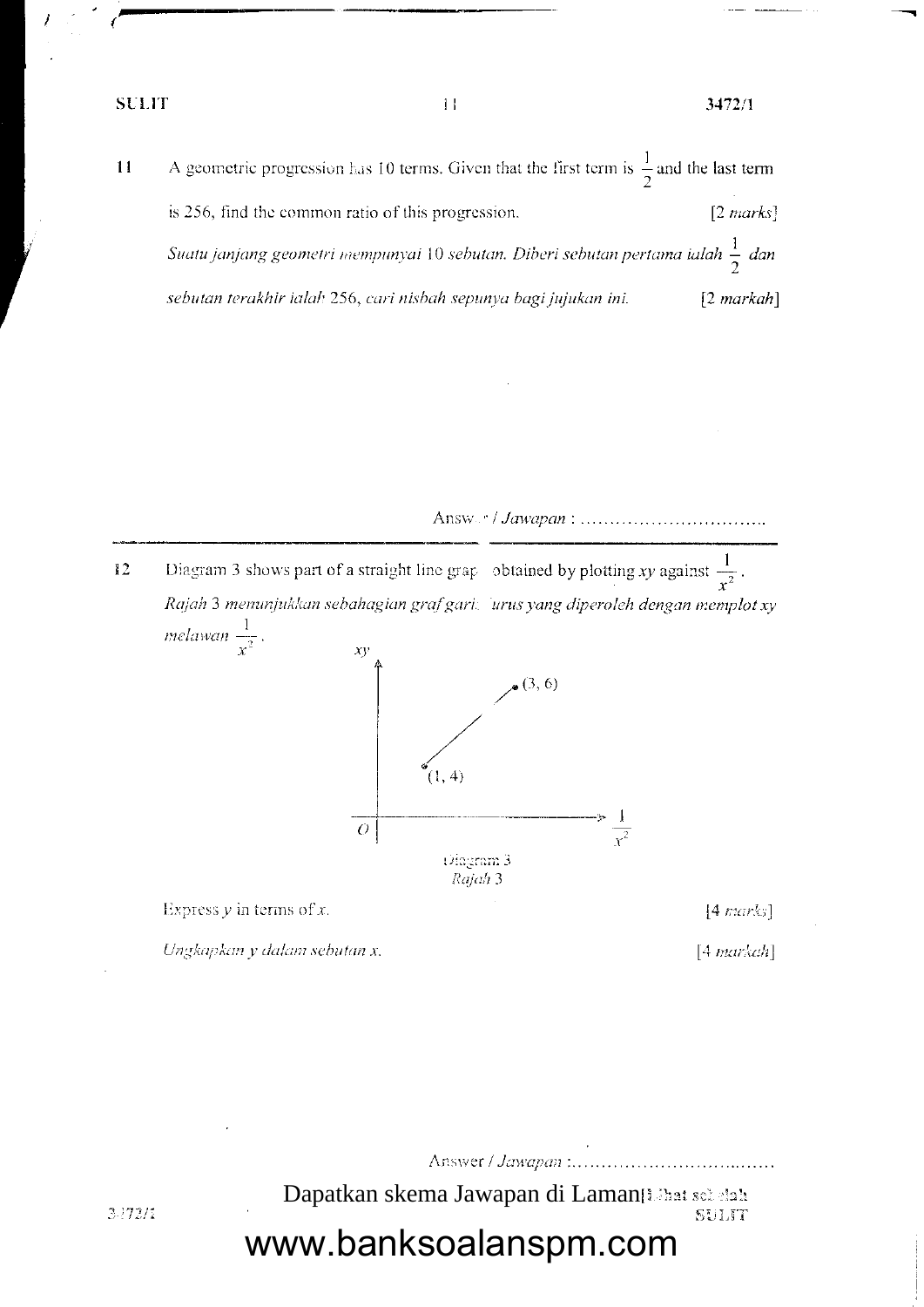Diagram 4 shows a straight line AB with the equation  $\frac{x}{3} - \frac{y}{6} = 1$ . 13

Rajah 4 menunjukkan garis lurus AB yang mempunyai persamaan  $\frac{x}{3} - \frac{y}{6} = 1$ .



- (a) Express the equation of the straight line  $AB$  in gradient form. Ungkapkan persamaan garis lurus AB dalam bentuk kecerunan.
- (b) Find the equation of the straight line perpendicular to  $AB$  and passing through the point  $B$ .

Cari persamaan garis lurus yang berserenjang dengan AB dan melalui titik B.

 $[4 marks]$  $[4$  markah]

3472/1

Dapatkan skema Jawapan di Laman

**SULIT**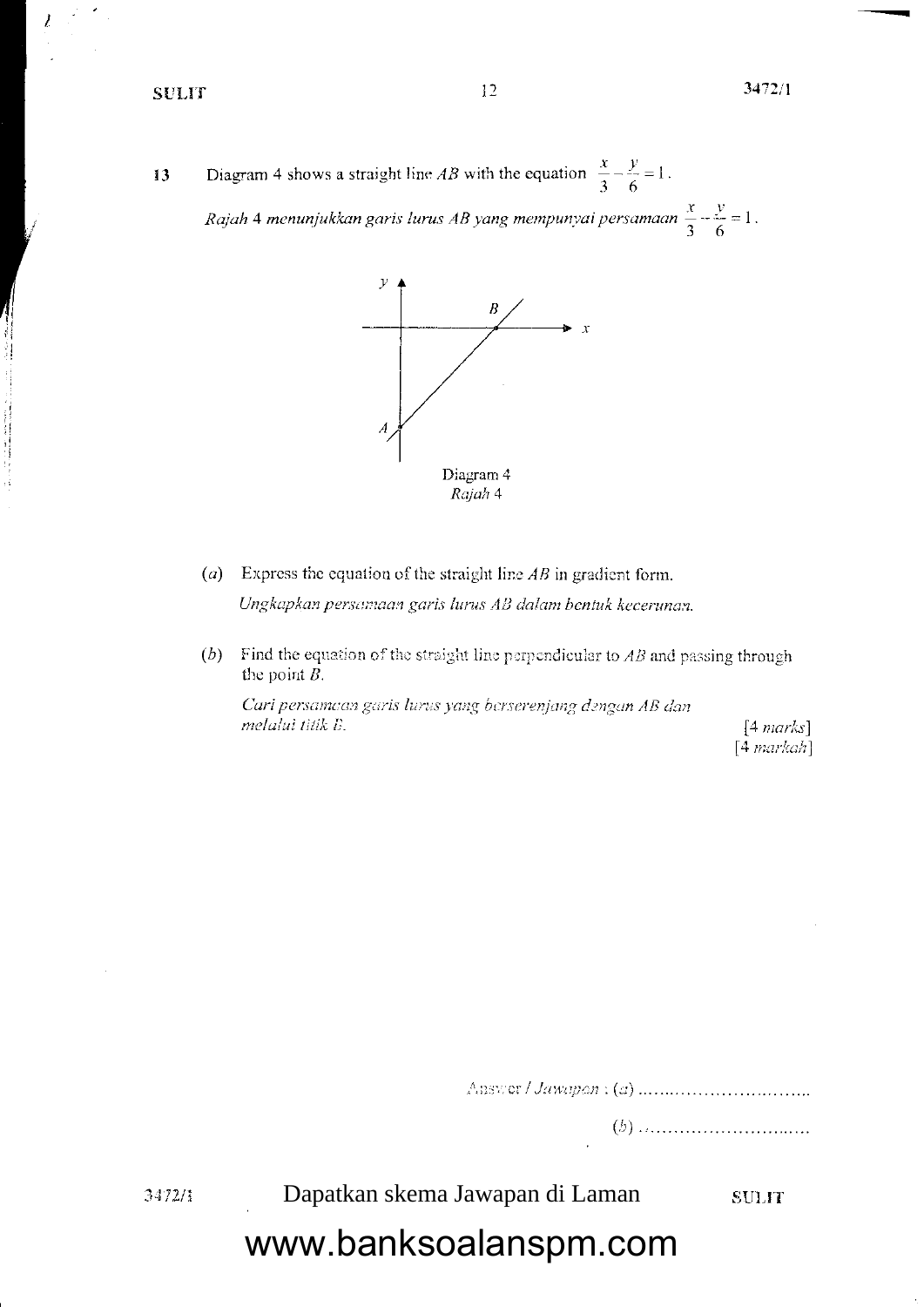- 14 Given that the points  $A(1, -4)$ ,  $B(2h+1, 2)$  and  $C(5, 4)$  are collinear, find the value of  $h$ .  $[3 \text{ marks}]$ 
	- Diberi titik-titik  $A(1, -4)$ ,  $B(2h+1, 2)$  dan  $C(5, 4)$  adalah segaris, cari nilai h.  $[3$  markah]

Given  $\overrightarrow{OP} = 7i - j$  and  $\overrightarrow{PQ} = 9i + 3j$ , find the coordinates of Q. 15  $[2 \text{ marks}]$ Diberi bakawa  $\overrightarrow{OP} = 7i - j$  dan  $\overrightarrow{PQ} = 9i + 3j$ , cari koordinat Q.  $[2 \, markch]$ 

Dapatkan skema Jawapan di Laman [Lihat subah]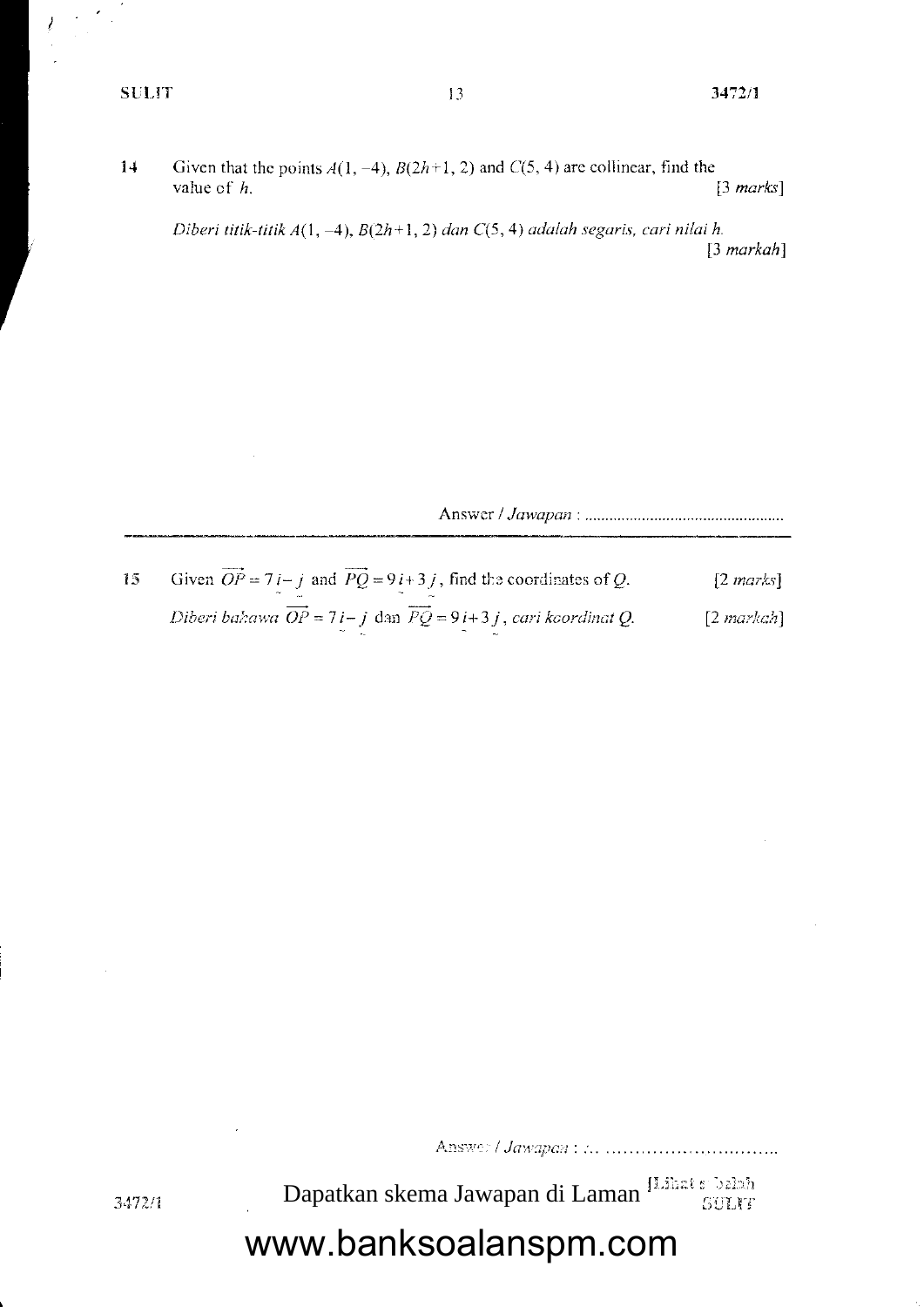$\frac{1}{2}$ 

Diagram 5 shows a trapezium  $PQRS$  where  $PQ$  is parallel to SR. 16

Rajah 5 menunjukkan sebuah trapezium PQRS dengan keadaan PQ selari dengan SR.



Disgram 5  $F$  jah 5

Given  $\overrightarrow{PQ} = 3x$ ,  $\overrightarrow{QR} = 2y$  and  $2PQ = 3/R$ . Diberi bahawa  $\overrightarrow{PQ} = 3x$ ,  $\overrightarrow{QR} = 2y$  dan  $PQ = 3SR$ .

Express in terms of  $x$  and  $y$ :

Ungkapkan dalam sebutan  $x$  dan  $y$ :

- $\overline{RP}$ ,  $\left(a\right)$
- $\overline{FS}$ .  $(b)$

[4 marito]

 $[4$  markah]

3472/1

#### Dapatkan skema Jawapan di Laman

**SULIT**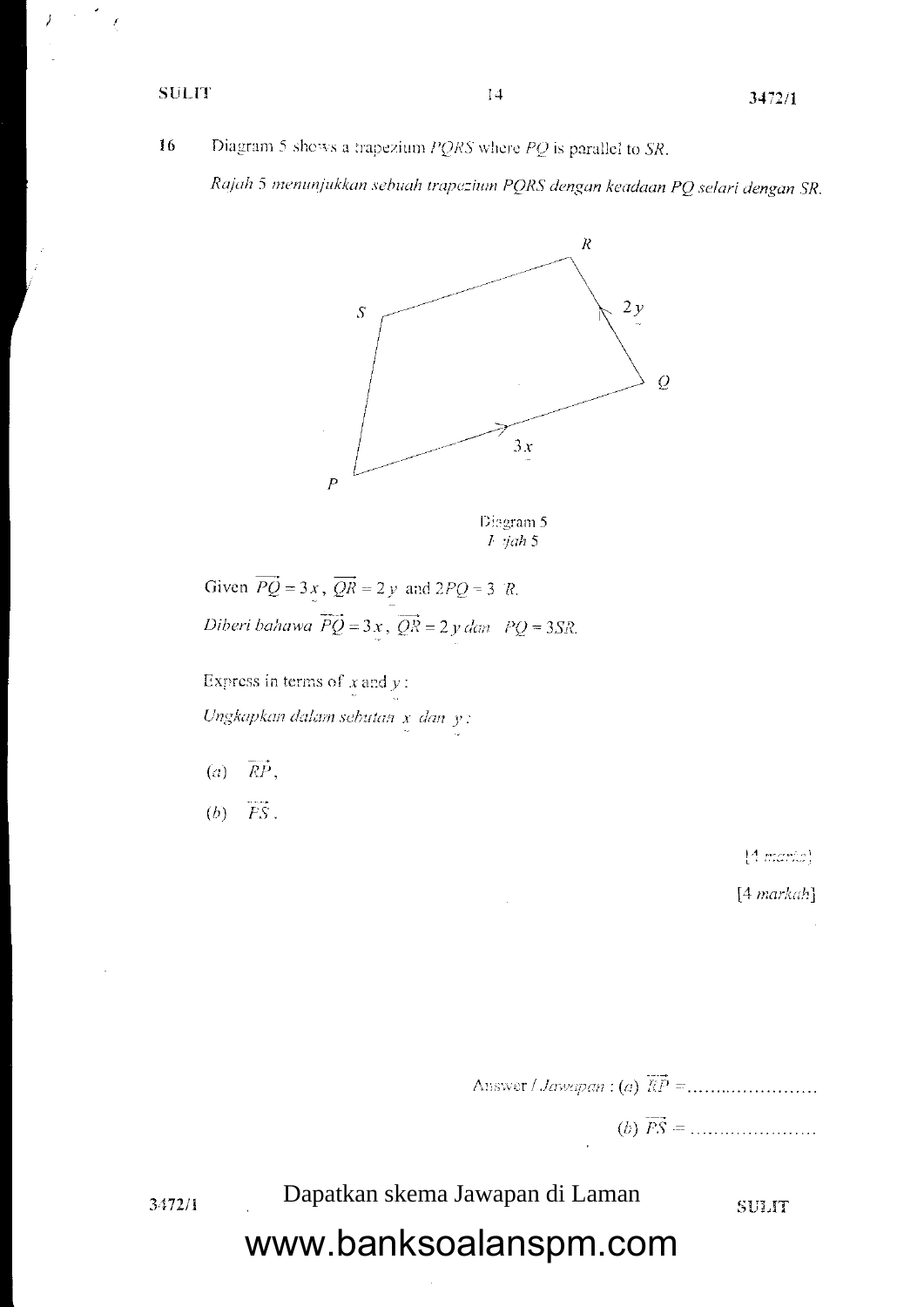$17$ 

Given that  $\tan \theta = \sqrt{t}$ , where t is a constant and  $0^{\circ} \le \theta \le 90^{\circ}$ . Diberi tan $\theta = \sqrt{t}$ , di mana t ialah pemalar dan  $0^{\circ} \le \theta \le 90^{\circ}$ .

Find, in terms of  $t$ :

Cari, dalam sebutan t:

(a) cot  $\theta$ , kot  $\theta$ ,

(*b*)  $\sin(180^\circ - \theta)$ .

 $[3 \text{ marks}]$  $[3$  markah]

3472/1

Dapatkan skema Jawapan di Laman

[Lihat sebelah **SULIT**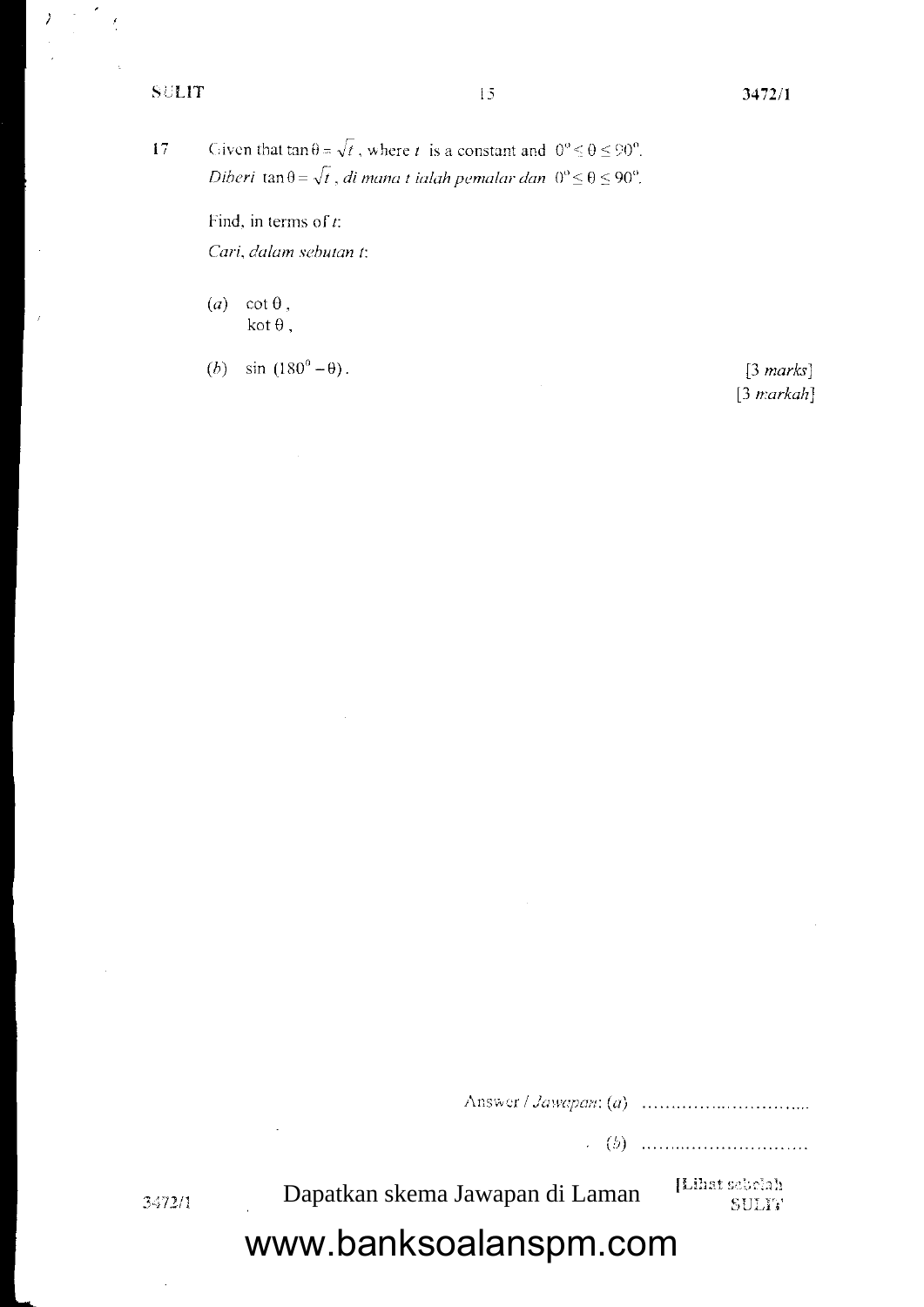Diagram 6 shows a sector  $OPQ$  with centre  $O$ . 18 Rajah 6 menunjukkan sebuah sektor OPQ dengan pusat O.



Given that  $OT = TP = 8$  cm, and  $\angle QOP = \frac{\pi}{4}$  radian, find Diberi bahawa OT = TP = 8 cm, dan  $\angle$  QOP =  $\frac{\pi}{4}$ radian, cari

- $(a)$  OP, in cm, OP, dalam cm,
- (b) the area, in cm<sup>2</sup>, of the shaded region.<br>*luas, dalam cm<sup>2</sup>, kawasan berlorek.*

 $[4 marks]$  $[4$  markah]

**SULIT** 

3472/1

Dapatkan skema Jawapan di Laman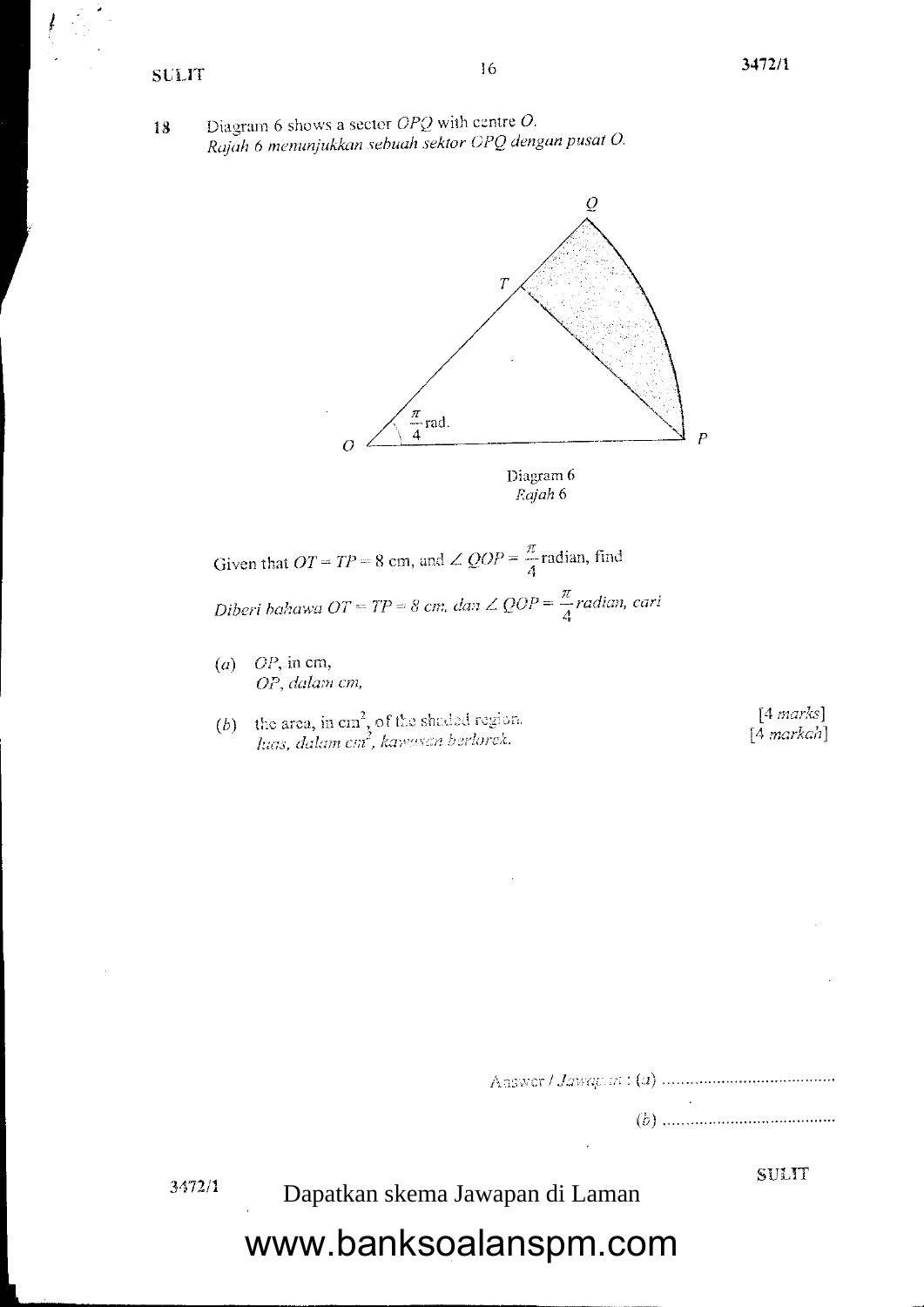Two variables, x and y, are related by the equation  $y = x(3-x)^2$ . 19 Given that  $y$  increases at a constant rate of 4 units per second, find the rate of change  $[3 \text{ marks}]$ of x when  $x = 2$ .

Dua pembolehubah, x dan y, dihubungkan oleh persamaan  $y = x(3-x)^2$ . Diberi y bertambah pada kadar malar 4 unit sesaat, cari kadar perubahan x  $[3$  markah] apabila  $x = 2$ .

Dapatkan skema Jawapan di Laman SULIT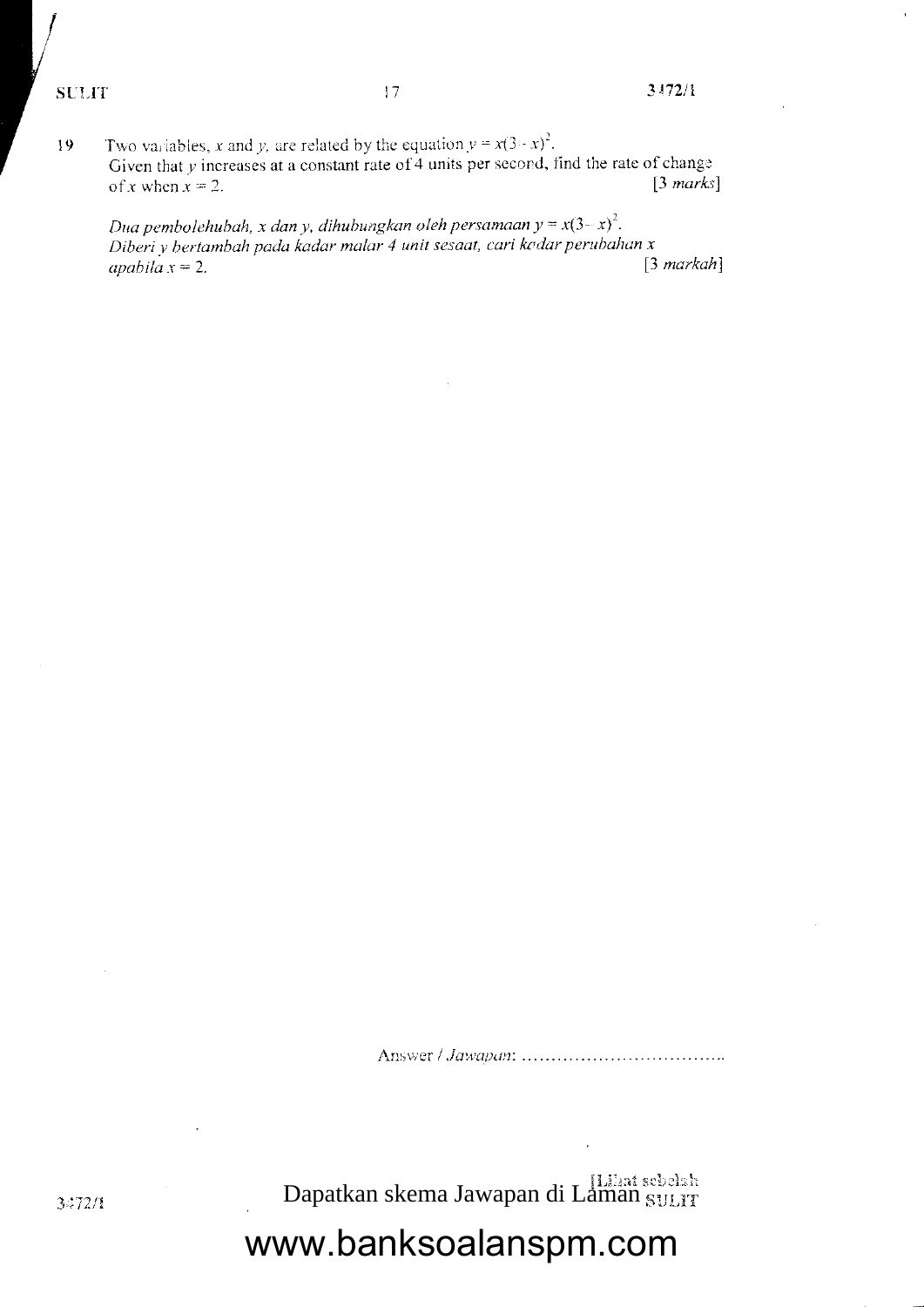3472/1

The gradient function of a curve is  $px + 3$ , where p is a constant. The straight line  $\hat{z}$ <sup>0</sup>  $y = 5 - 2x$  is a tangent to the curve at the point (-2, 1).

Fungsi kecerunan lengkung ialah px + 3, di mana p adalah pemalar. Garis lurus  $y = 5 - 2x$  ialah tangen kepada lengkung pada titik (-2, 1).

Find Cari

- (*a*) the value of  $p$ , nilai p,
- $(b)$  the equation of the curve. persamaan lengkung itu.

 $[3 marks]$  $[3$  markah]

 $\ddot{\phantom{0}}$ 

Dapatkan skema Jawapan di Laman

SULIT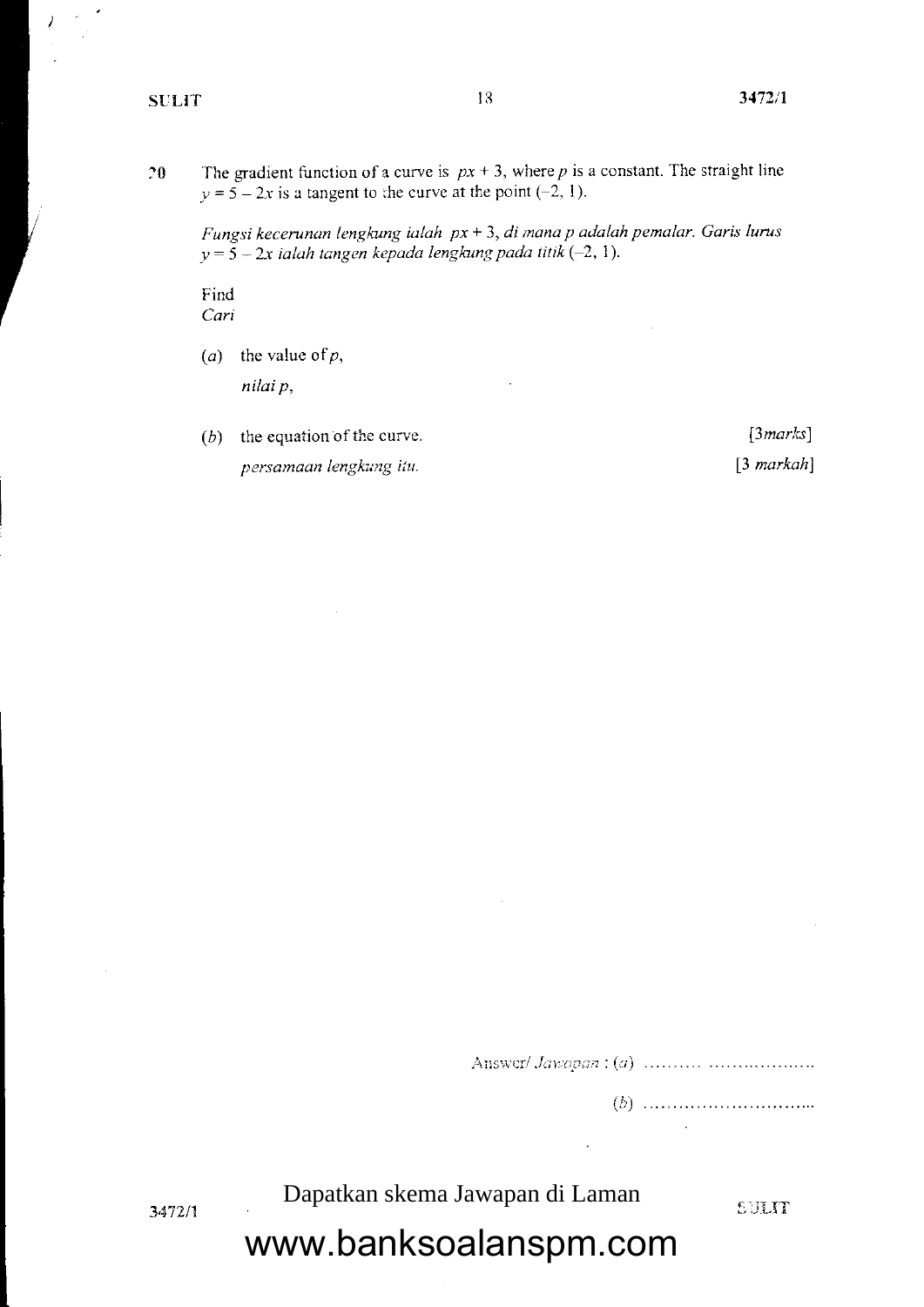21 Given that 
$$
\int_{-1}^{k} \frac{1}{(4-x)^2} dx = \frac{4}{5}
$$
, find the value of *k*.

\n[3 marks]

\n*Diberi* 
$$
\int_{-1}^{k} \frac{1}{(4-x)^2} dx = \frac{4}{5}
$$
, *cari nilai k*.

\n[3 marks]

22 A set of data which consists of 12 numbers has a mean of m and variance of 4. The sum of the numbers is 360.

Satu set data yang terdiri daripada 12 nombor mempunyai min m dan varians 4. Hasil tambah bagi nombor- nombor itu adalah 360.

Find Cari

(*c*) the value of *m*,

भरीतो छ।

 $(b)$  the sum of squares of the numbers.  $[3$  marks $]$ hasil tambah bagi kuasa dua nombor-nombor itu.  $[3$  markah]

Dapatkan skema Jawapan di Laman Lihat sebelah SULT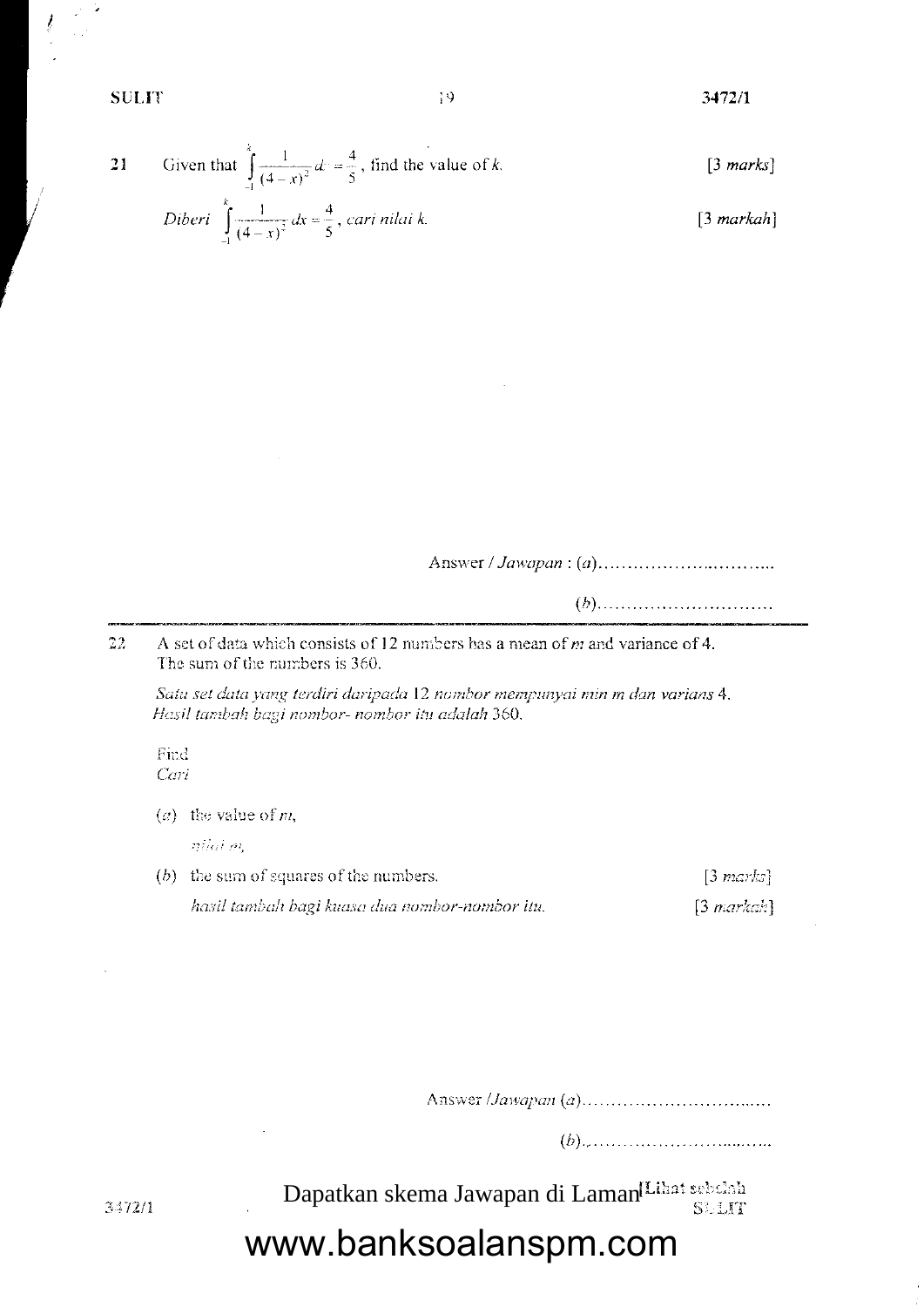A teacher wants to choose 5 different trophies as prizes for a badminton tournament. 23 Two of the trophies are made of pewter and the other three are made of plastic. The teacher can choose the 5 trophies from 6 types of pewter trophies and 8 types of plastic trophies.

Seorang guru ingin memilih 5 trofi sebagai hadiah untuk suatu pertandingan badminton. Dua daripada trofi adalah jenis pewter dan tiga yang lain adalah jenis plastik. Guru boleh memilih 5 trofi itu daripada 6 jenis trofi pewter dan 8 jenis trofi plastik.

Find Cari

> the number of different ways the teacher can choose the trophies,  $(a)$

bilangan cara yang berlainan guru itu boleh memilih trofi-trofi itu,

the number of ways the trophies can be arranged in a row on a table if  $(b)$ the pewter trophies must be placed next to each other.

bilangan susunan trofi-trofi itu boleh disusun dalam suatu baris di atas meja jika trofi-trofi pewter mesti diletak di sebelah-menyebelah.

 $[4 marks]$  $[4$  markah]

3472/1

Dapatkan skema Jawapan di Laman

SULIT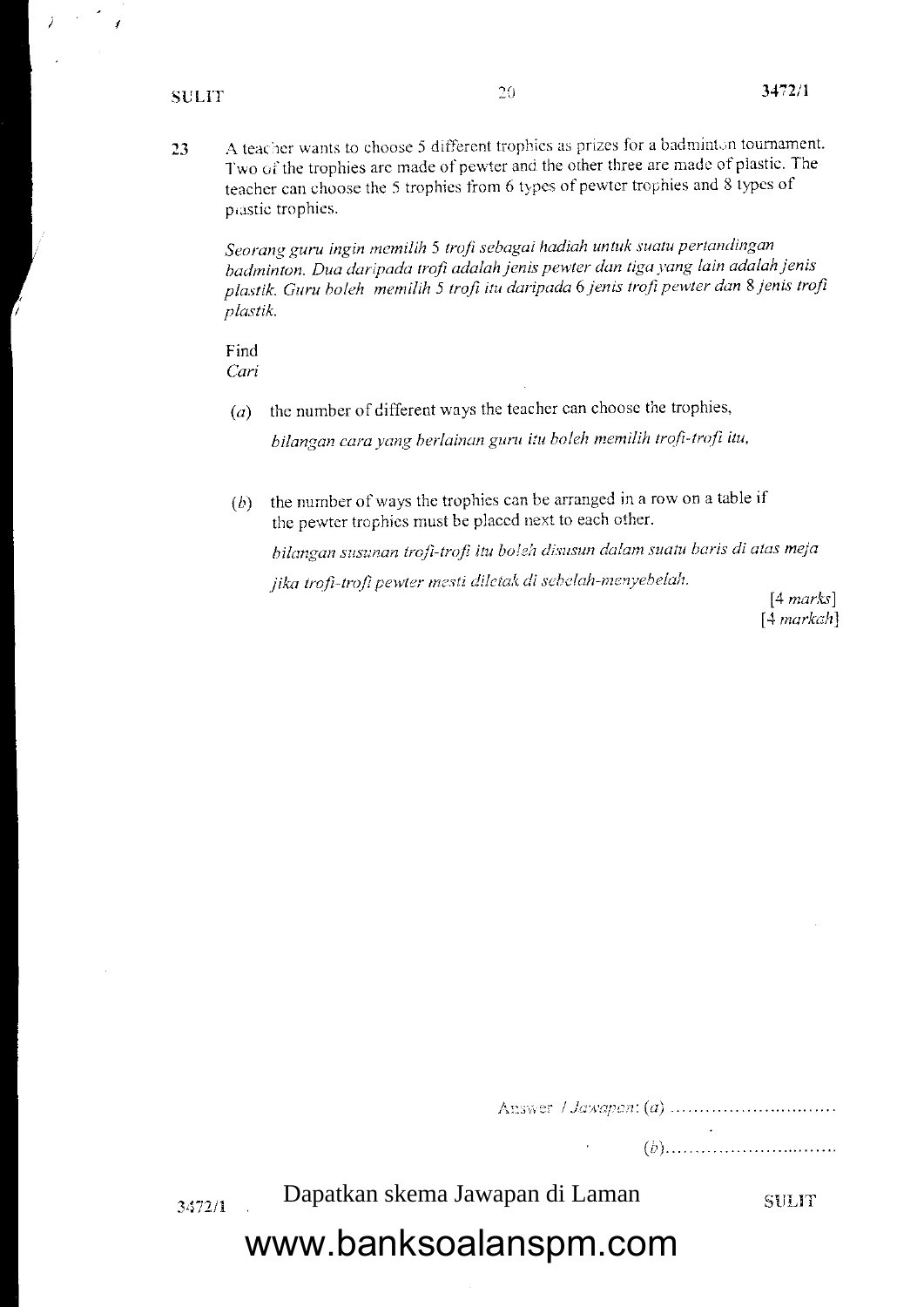21 In a survey conducted on college students, it is found that  $12\%$  of the college studen,s do not own a computer. In a sample of 10 college students chosen randomly, find

Dalam suatu soal selidik yang dijalankan ke atas pelajar kolej, terdapat 12 % pelajar kolej tidak mempunyai komputer. Dalam satu sampel yang terdiri daripada 10 orang pelajar kolej yang dipilih secara rawak, cari

(a) the probability that at least one of them does not own a computer,

kebarangkalian bahawa sekurang-kurang satu daripada mereka tidak mempunyai komputer,

 $(b)$  the total number of college students who does not own a computer if the college has 1200 studcnts.

jumlah pelajar kolej yang tidak mempunyai komputer jika kolej itu terdiri daripada 1200 orang pelajar.

> $[4$  marks]  $[4$  markah $]$

Dapatkan skema Jawapan di Laman lilihat sebelah **SULIT** 

#### www.banksoalanspm.com

3472/1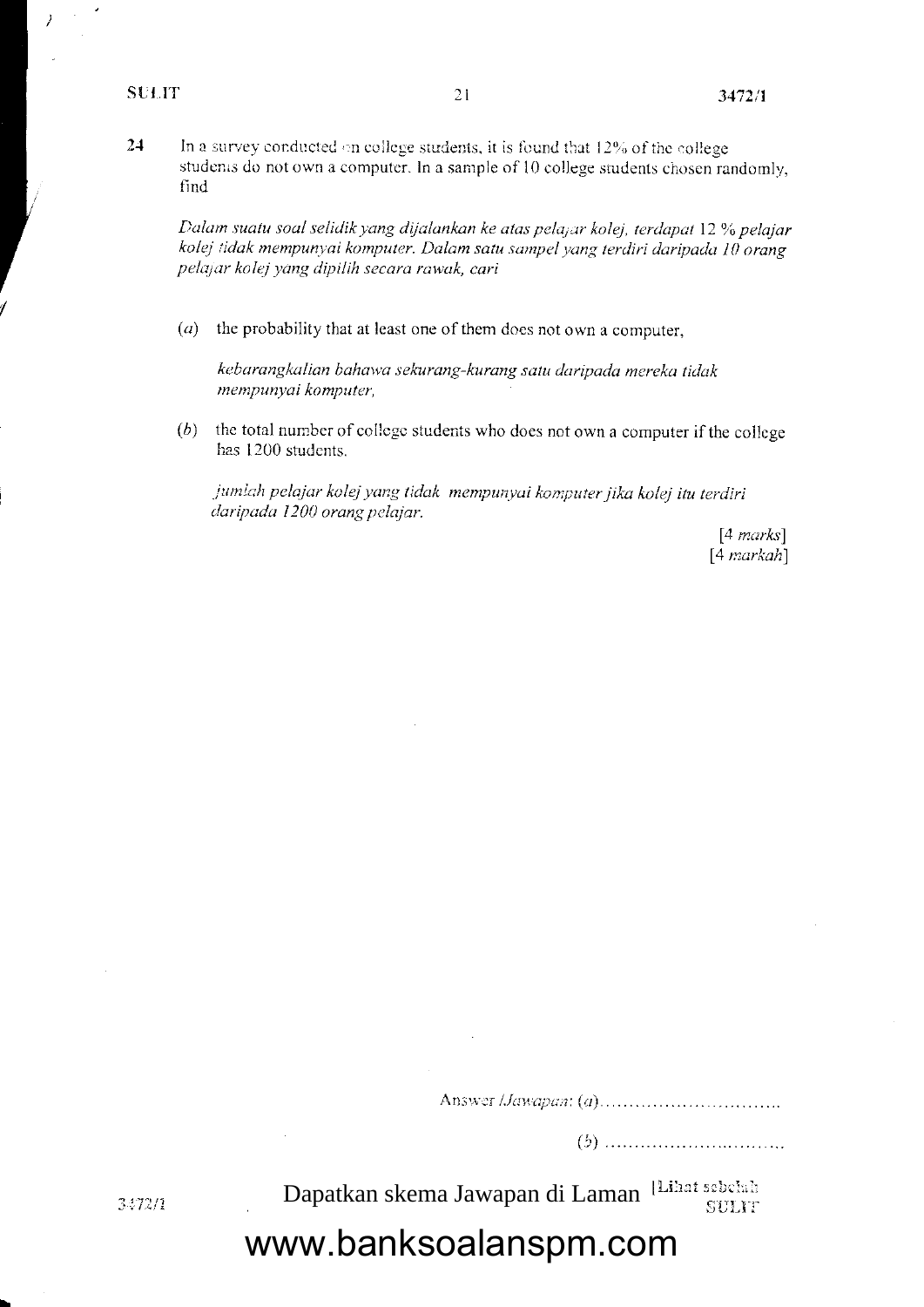ţ



22

Diagram 7 Rajah 7

The probability represented by the area of the shaded region is 0.7416. Kebarangkalian yang diwakili oleh luas kawasan berlorek ialah 0.7416.

Find the value of  $k$ .  $(a)$ 

Cari nilai k.

(b)  $X$  is a continuous random variable which is normally distributed with a mean of 85 and a standard deviation of 3.

Find the value of X when the z-score is  $-k$ .

X ialah pembolehubah rawak selanjar bertaburan secara normal dengan min 85 dan sisihan piawai 3.

Cari nilai X apabila skor-z ialah  $-k$ .

 $[4$  marks]  $[4$  markabl

END OF QUESTION PAPER KERTAS SUALAN TAMAT

Dapatkan skema Jawapan di Laman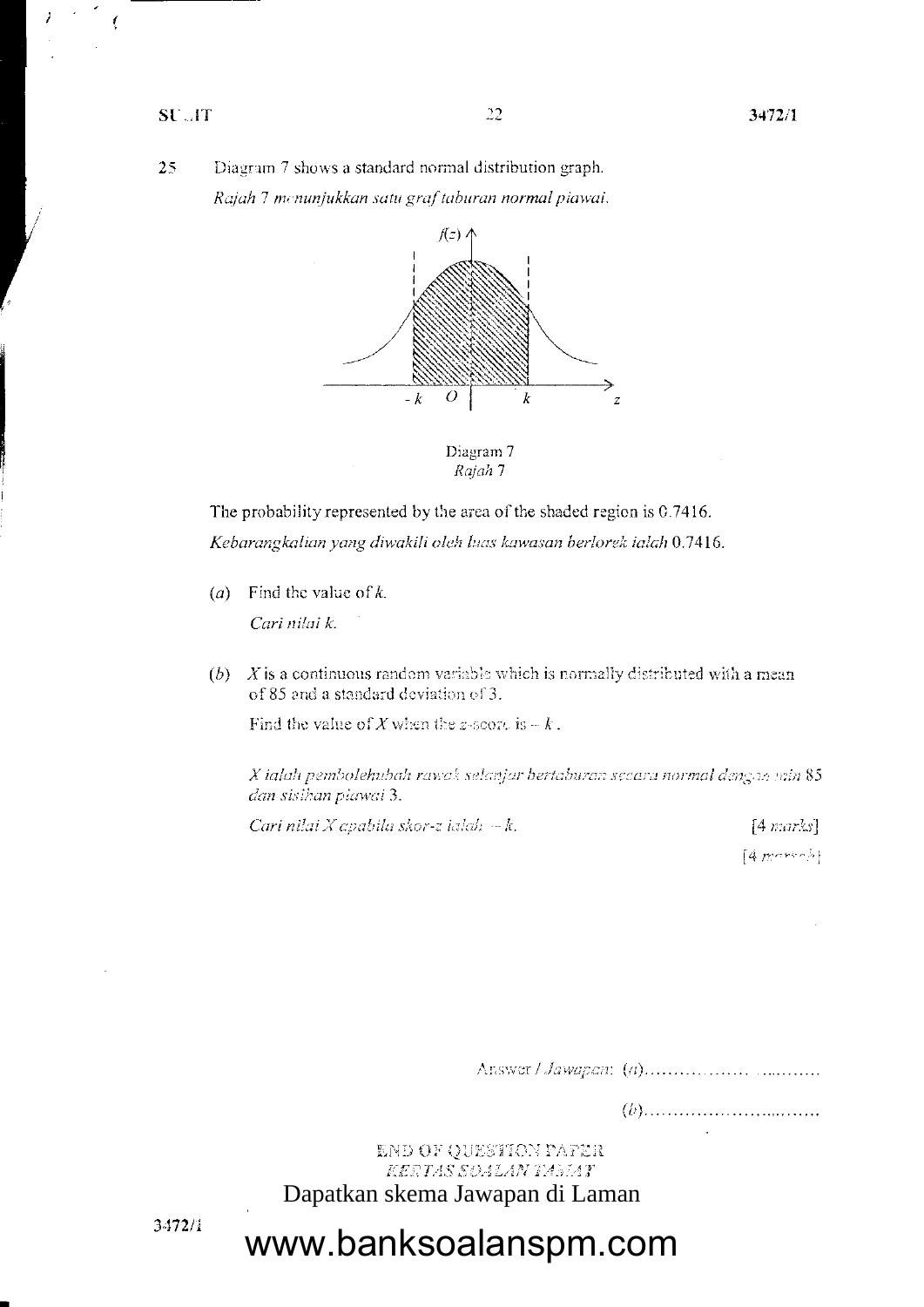$\frac{1}{\sqrt{2}}$ 

Ź

3472/1

#### **BLANK PAGE HALAMAN KOSONG**

 $\ddot{\phantom{a}}$ 

Dapatkan skema Jawapan di Laman

# www.banksoalanspm.com

3472/1

 $\ddot{\phantom{a}}$